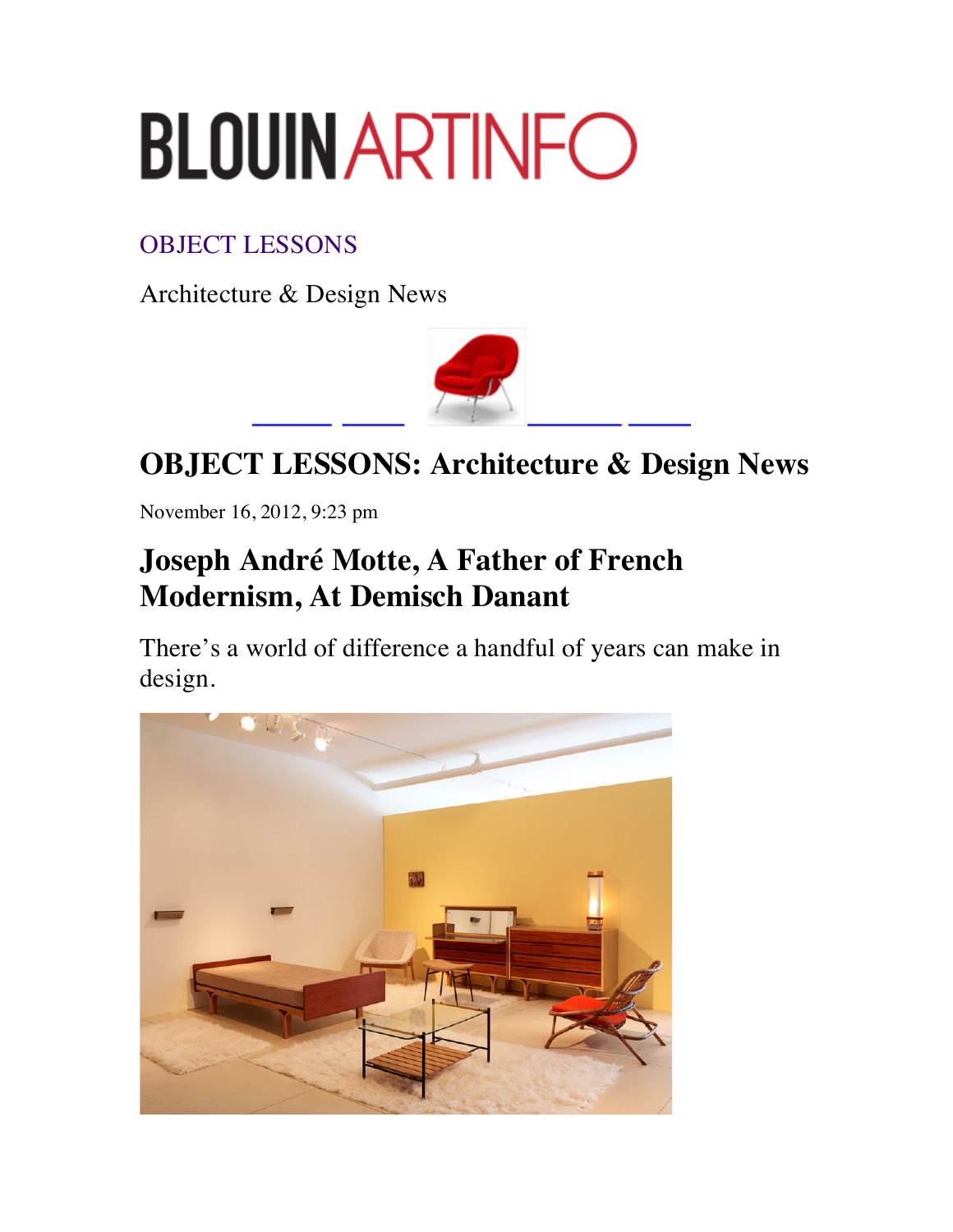It's as true of furniture as it is of elections.

Chelsea gallery **Demisch Danan**t's latest show of work by modernist French designer **Joseph André Motte**, "Joseph André Motte: The Art of Living," is an immersive demonstration in the latter. Based on two past **Salon des Arts Ménagers** trade exhibitions of Motte's work, the gallery has split itself into two distinct living areas, separated by a wall and five years' worth of evolution in both technology and taste.

When visitors enter the gallery, they're greeted with the plush, bright enthusiasm of the Postwar reconstruction boom, a snapshot from the government-mandated comfort of French living as manufacturer **Charron** had envisioned it. There's a warmth that emanates from the incandescent lighting, the canary yellow paint job, and the luxe shag carpeting. The most modern achievements involved novel uses of wood: the 1949 Tripod chairs and the 1954 rattan Sabre chair comprise woven rattan, an old artisanal form that was a liberating discovery for mid-century designers.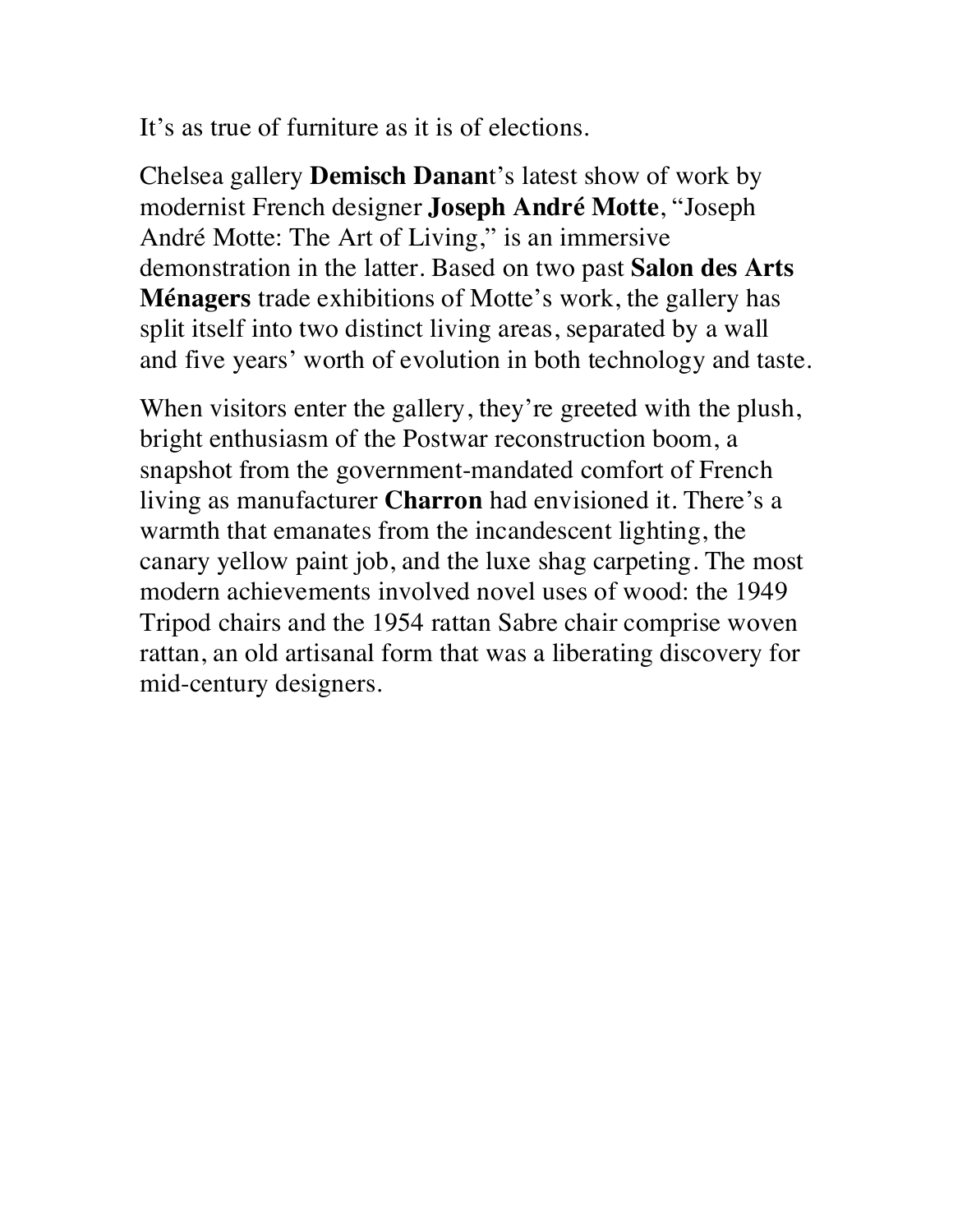

*A pair of Motte's 1949 Tripod chairs*